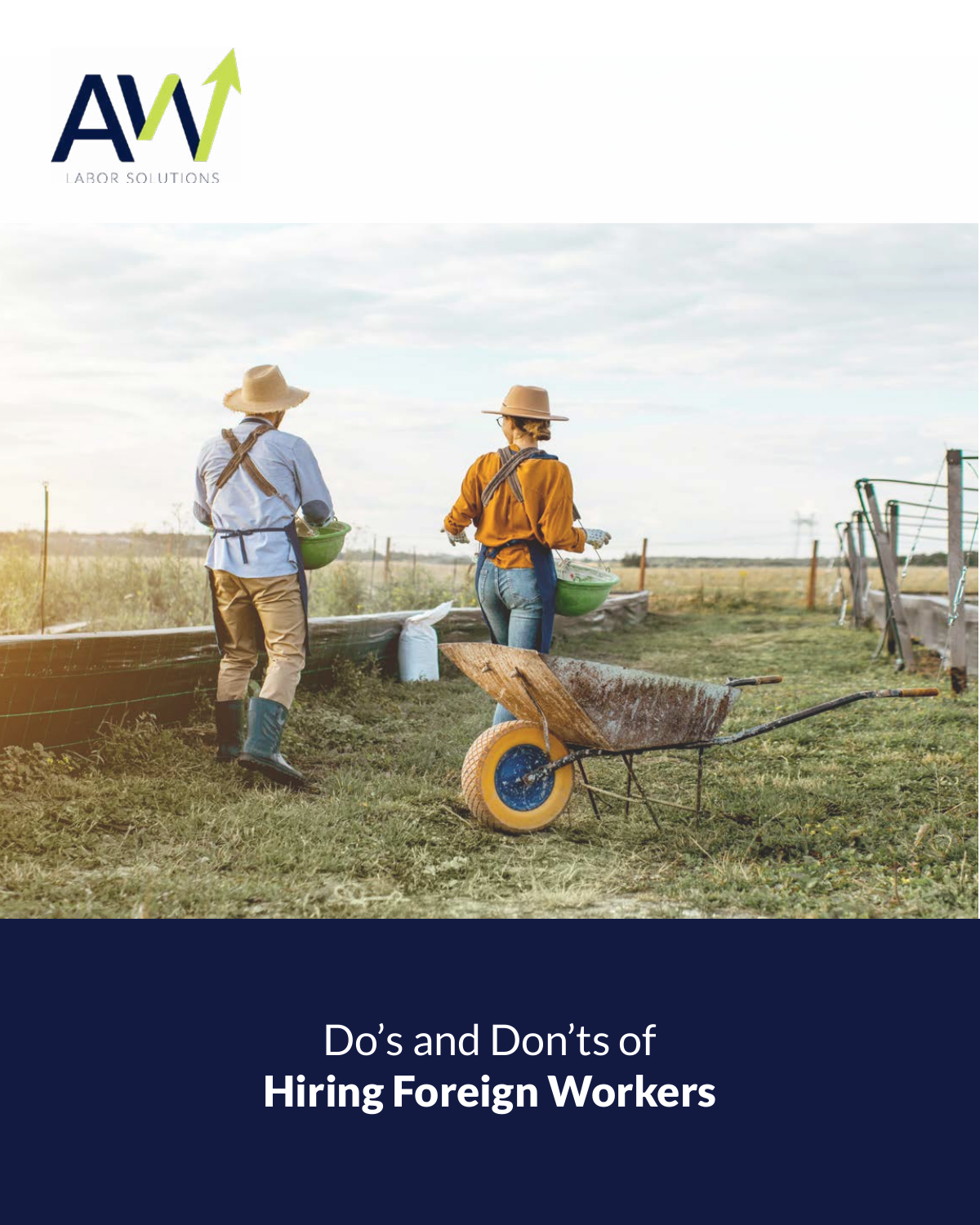### Introduction

To fill job vacancies, many employers decide to hire foreign workers. Working closely with a recruitment agency gives you a leg up on the entire process because you have a trusted team of professionals who understand the intricacies of each visa type and which foreign visa holders will best fit your organization's workforce needs.

When you first start to navigate the intricacies of the U.S. visa program, the first thing you'll notice is that there are several visa types. Each one has its own unique requirements and complexities. Before you can determine which foreign workers to hire, you'll need to figure out which visa type fits the needs of your organization.

This guide will explore the **dos and don'ts** of hiring foreign workers while taking a look at the most popular visa programs used by U.S. employers.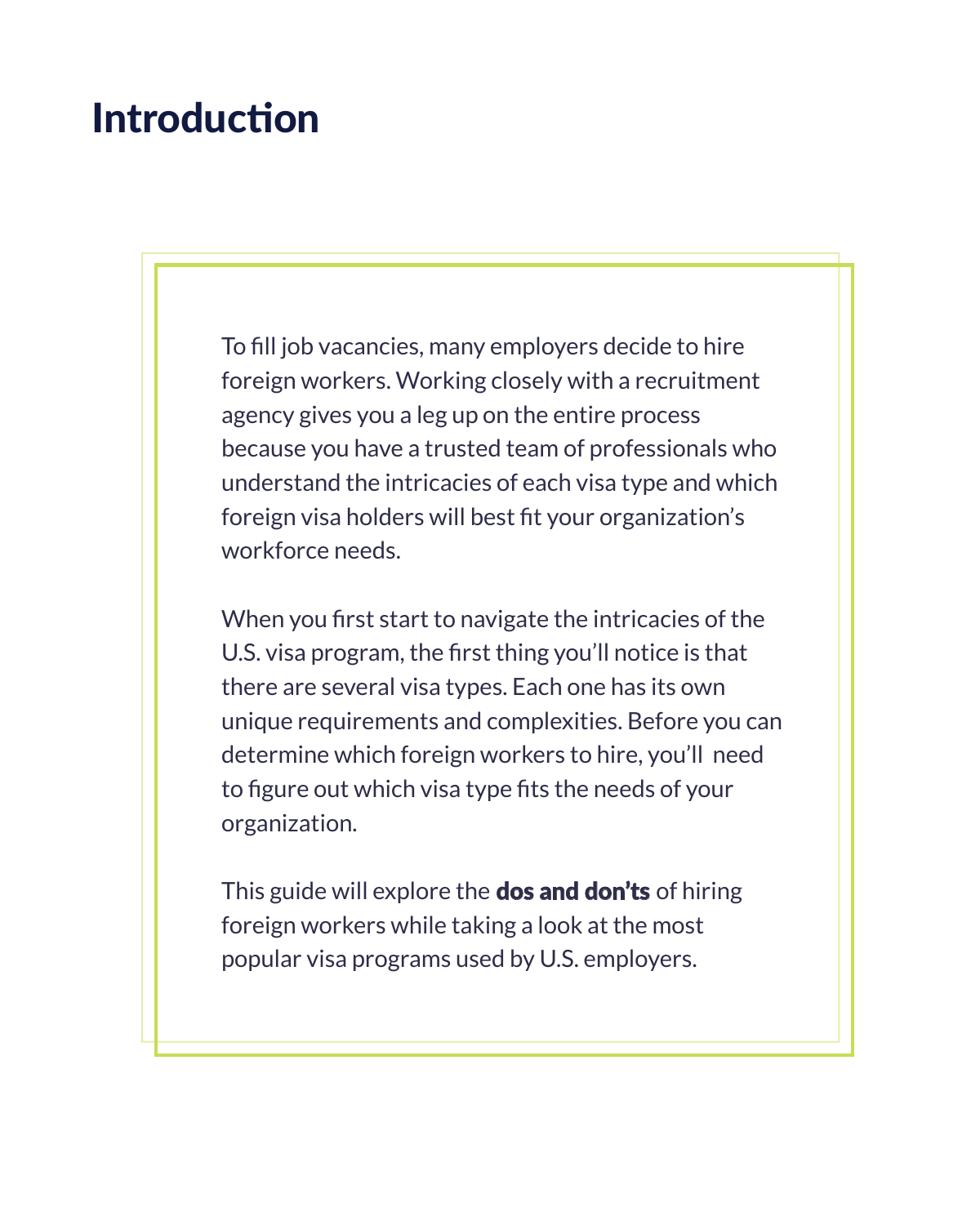### CHAPTER ONE: TN Nonimmigrant Visa Program

• Do use the TN visa if you require a skilled professional to fill your organization's job vacancy.

**Do not** hesitate to seek help navigating the intricacies of the TN visa process by partnering with knowledgeable recruitment agencies specializing in foreign workers.

The TN Visa is a nonimmigrant visa that let's U.S. employers tap into the pool of skilled professionals in Canada and Mexico to meet their job opening needs.

Using the TN visa, foreign professionals can enter the U.S. for three-year periods which are fully renewable.

One of the main perks of the TN visa is that, unlike other visa types, there is no annual cap on the number of visas issued every year. However, the foreign workers must have a college degree, professional certificate or license that shows they meet the requirements of the job opening.

Simply finding a qualified foreign professional can prove difficult for a U.S. employer if they

don't know where to look. In order for the Canadian or Mexican professional to obtain a TN visa, they must have a valid offer of employment from a U.S. employer. Employers often find it challenging to find a qualified professional to meet their organization's needs and join the team.

Many employers hesitate in using the TN visa program due to the complexity and costs involved. The entire process often proves confusing and frustrating for both employers and applicants.

When you work with a foreign labor job recruiter, such as AW Labor Solutions, their team of professionals will help you navigate the process, so you don't face excessive paperwork and potential errors during the filing processes.

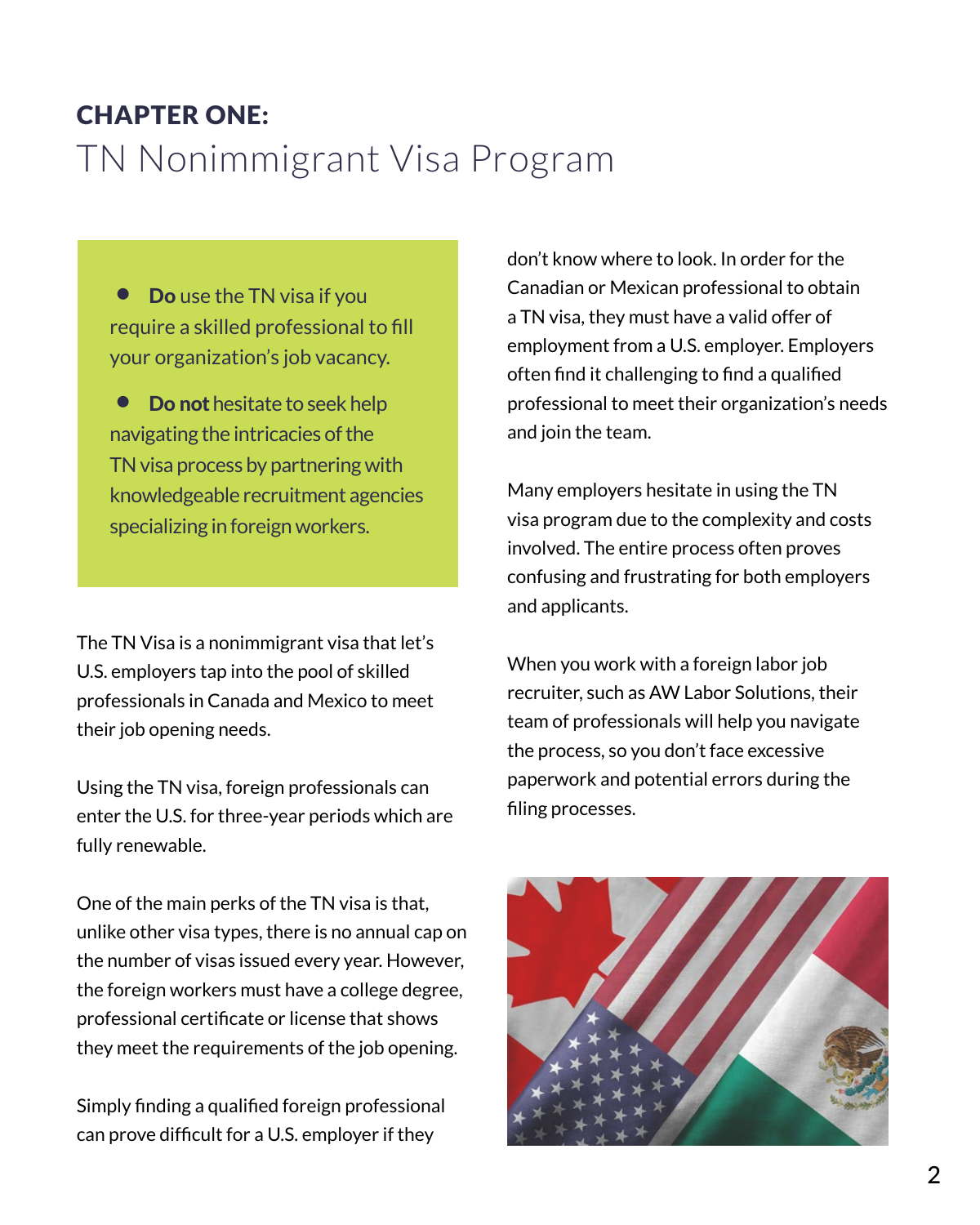### CHAPTER TWO: H-2A Visa Program

• Do use the H-2A visa program if you require agricultural laborers to meet your seasonal needs.

• Do not overlook the steps needed to show you have advertised for U.S. workers to fill the job openings. Ensure that you have followed the visa program's required procedures to save time and streamline the process.

The H-2A visa is a seasonal, nonimmigrant visa designed to meet the needs of U.S. agricultural employers.

Small family farms or large agricultural producers can all benefit from H-2A seasonal laborers to meet their harvest, processing, or planting needs. Many would-be employers seeking seasonal help fail to factor in the length of time that the processing takes.

The H-2A visa process can take from two to four months (in some situations longer) to successfully navigate the paperwork filing complexities if you don't make any mistakes. However, if you work with a skilled recruitment agency, such as AW Labor Solutions, the process averages 75 days.

U.S. agricultural employers often don't realize that they must take steps to demonstrate that they advertised the position to U.S. workers and, due to a shortage, were unable to fill the position.

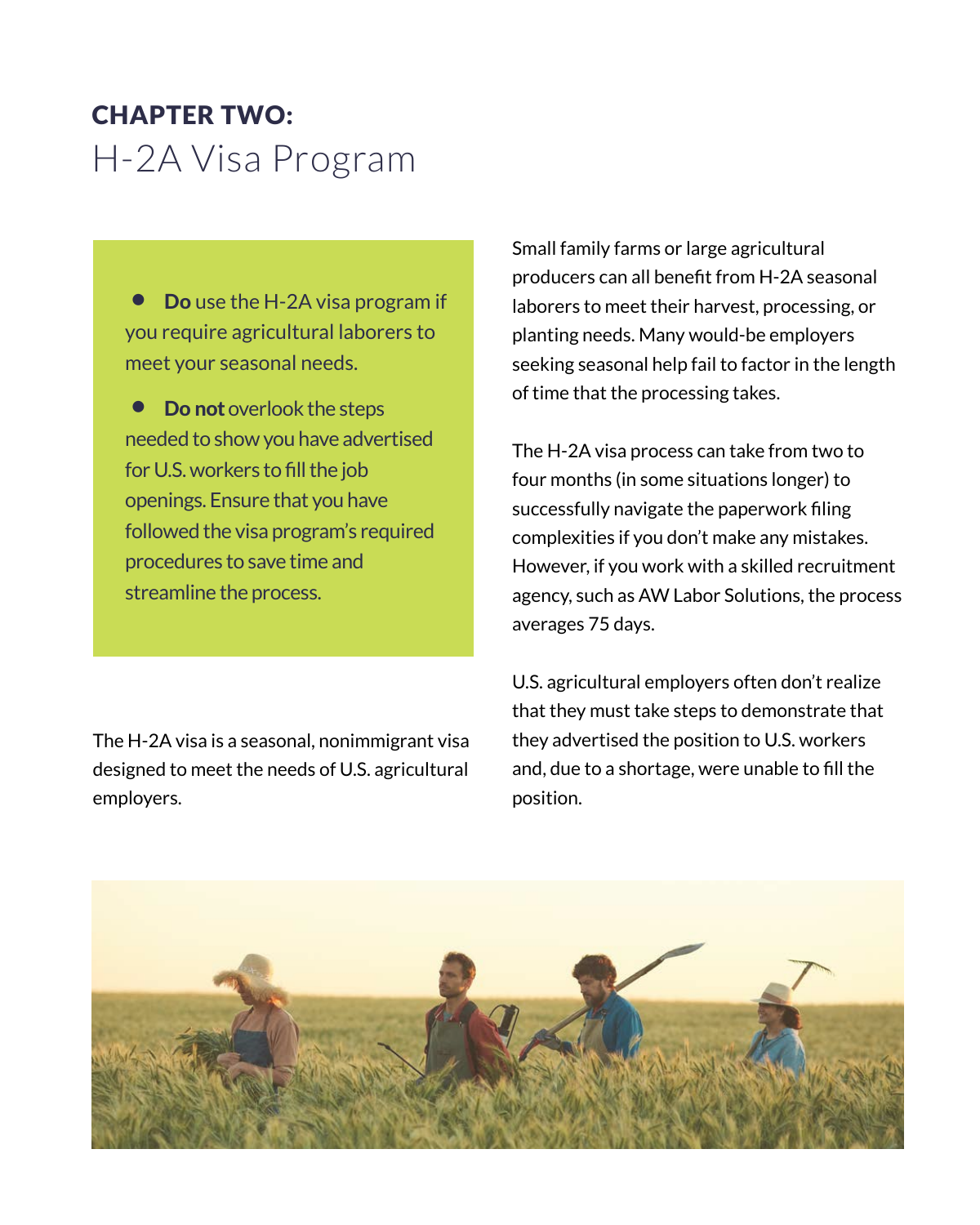### CHAPTER THREE: H-2B Visa

• Do use the H-2B visa program to meet your seasonal temporary one-time occurrence or intermittent non-agricultural labor needs.

• Do not take too long to start the H-2B visa process because the program does have a cap of 66,000 per fiscal year and there is no guarantee that the DHS or DOL will increase the cap limit.

The H-2B visa program was developed to fill seasonal, temporary, one-time occurrence, or intermittent non-agricultural labor needs. Using the visa program often proves challenging and time consuming for most employers.

The employer is required to carry out a series of steps such as:

• Provide the Department of Labor with certification that clearly shows an insufficient number of U.S. qualified U.S. workers willing or available to meet the demand.

• Show that employing an H-2B worker will not impact the working conditions or wages of U.S. works performing similar work.

In addition to dealing with paperwork requirements, an employer also faces a cap on the number of H-2B visas issued each fiscal year. There exists a cap of 66,000 visas per fiscal year.

On January 28, 2022, the Department of Homeland Security and the Department of Labor temporarily increased the cap limit by 20,000 additional visas to meet the demand of U.S. employers facing a labor shortage. Out of the 20,000 H-2B visas, 13,500 were allocated to returning workers.

The limitations and legal requirements of the H-2B visa make it confusing for most employers and time consuming. Partnering with a skilled recruitment agency will save you time and money while feeling confident that you'll have the required laborers needed to meet your workforce demands.

The H-2B visa is valid for only three years with no extensions. At the end of the three years, the visa holder must return to their country of origin and remain for at least six months before they.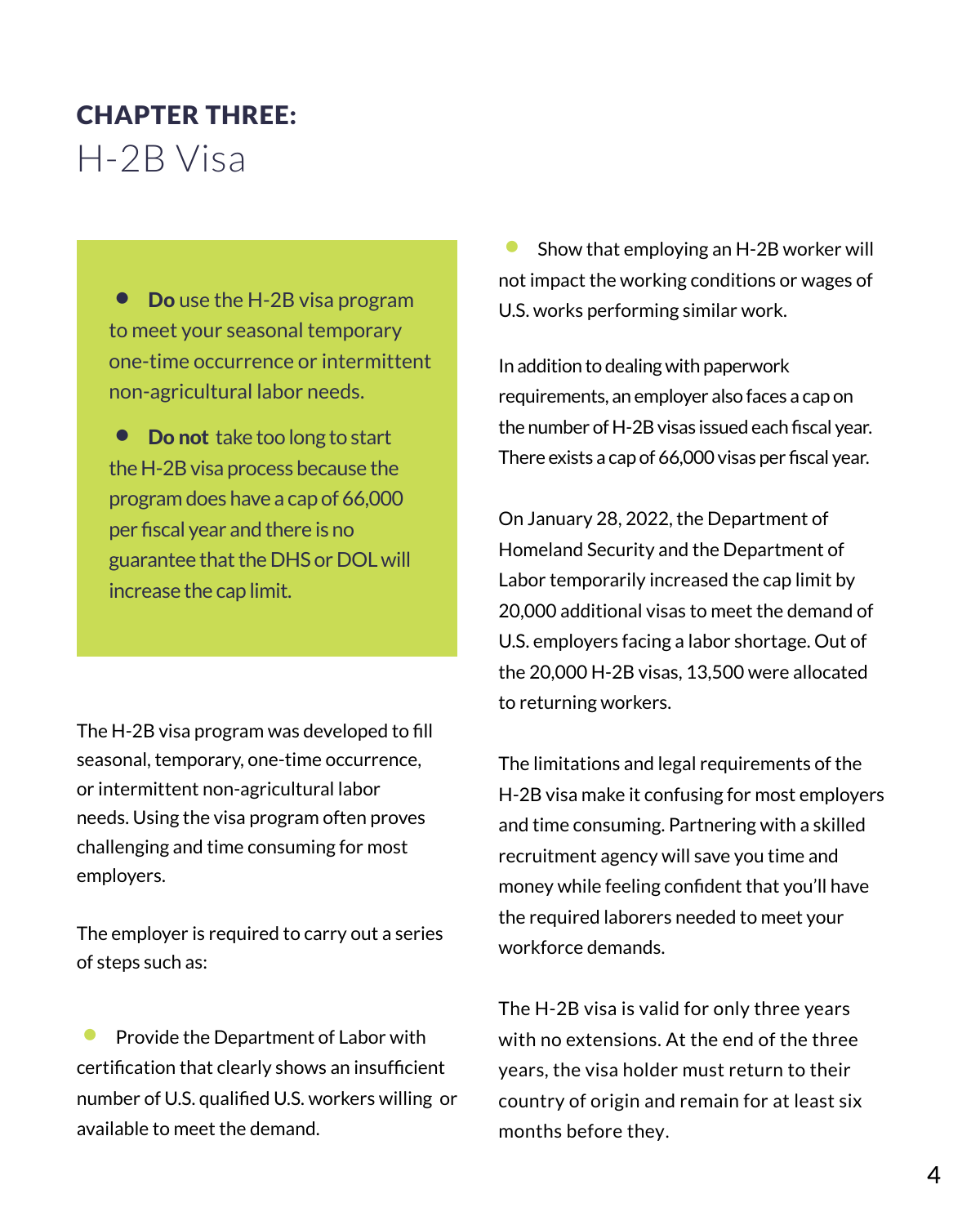#### CHAPTER FOUR:

# Interviewing Prospective Foreign Workers

• Do begin the process of interviewing prospective job candidates early because it can take up to nine months to complete the process in some situations.

**Do not** always count on the candidate gaining admittance into the country because sometimes they are denied the visa. to clear before they can enter the country.

If you opt to partner with AW Labor Solutions, the process of hiring foreign workers is remarkably easy. We can typically secure H-2A and TN workers within weeks to a couple of months.

When starting the process to hire for the H-2B visa, you'll want to file the petition for the workers at least 60 days in advance but do not exceed 120 days before the workers are needed to start work on the project.

Remember, it takes an average of six times longer to hire a foreign worker than a U.S. job candidate.

Even if an employer has all their paperwork in order, a visa holder might have immigration issues



On rare occasions, even a TN professional might be turned back if they have had past immigration problems or there is any doubt about their experience.

Peruse the resumes closely because international resumes are different from traditional resumes. The resume often includes information that is not typically found on a U.S. resume.

Also, the person you feel is the best candidate for the position might not be approved for the visa and you'll have to start the hunt for a worker all over again.

A candidate cannot enter the US until they obtain a visa. If you want to interview a foreign worker, then you'll have to rely on Skype or Zoom to carry out an 'in-person' interview.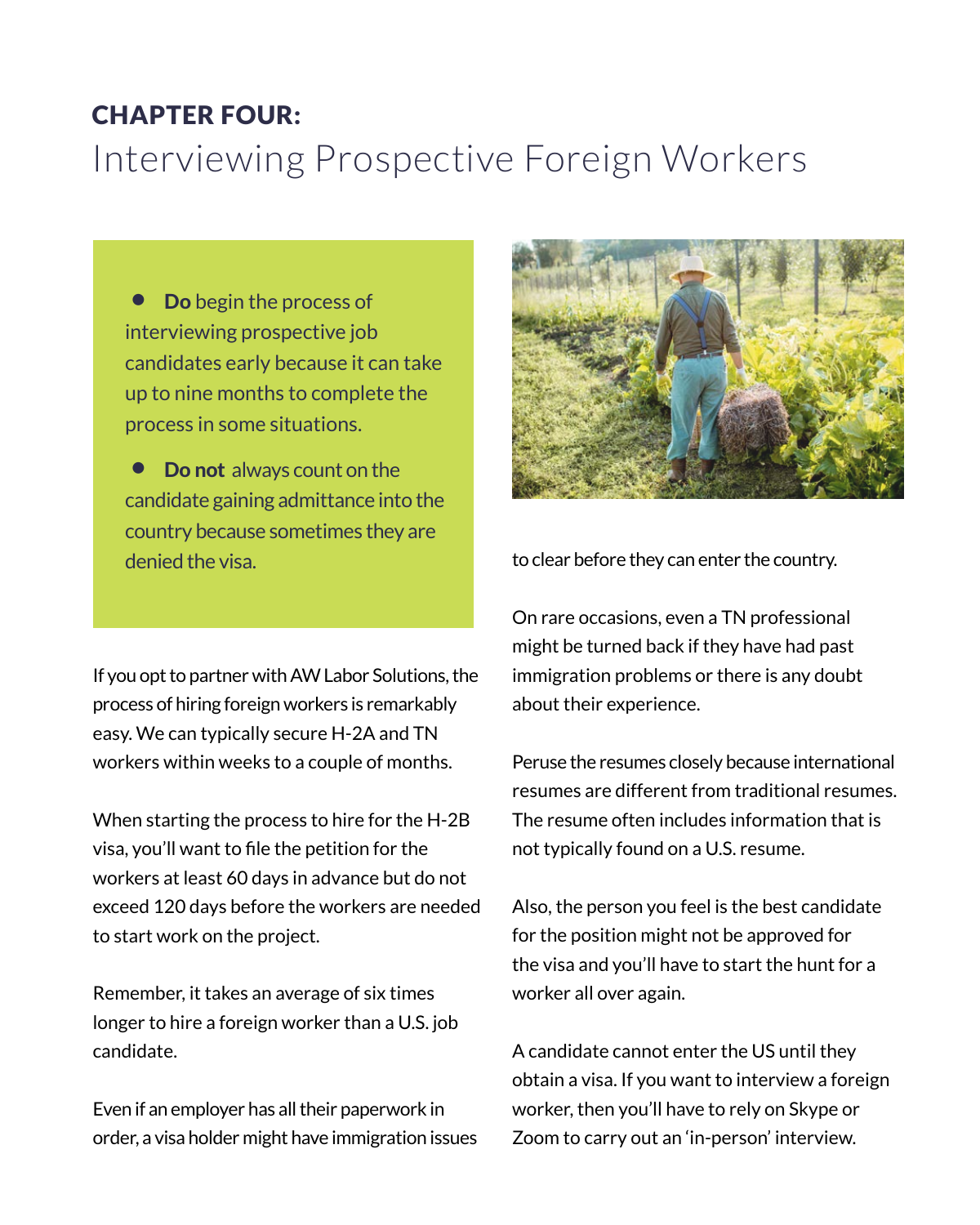#### CHAPTER FIVE:

# Examining the Dos and Don'ts of Hiring Foreign Workers

*Below are a few dos and don'ts of hiring foreign workers that all would-be employers should consider.*

Do for Employers Hiring Foreign Workers:

Always ensure that you take the necessary steps to hire legal foreign workers with valid work visas.

Take the legal steps needed to bring in foreign workers to meet your organization's needs.

Promptly inform USCIS whenever you terminate or the employment of a foreign worker.

Maintain all relevant documents.

Don'ts for Hiring Foreign Workers:

After deciding that you want to hire foreign workers for your workforce, don't wait too long to start the process. Because it can become lengthy from start to finish.

Don't handle hiring for foreign workers alone. The process is complex and lengthy. Instead consider partnering with a foreign worker recruitment agency.

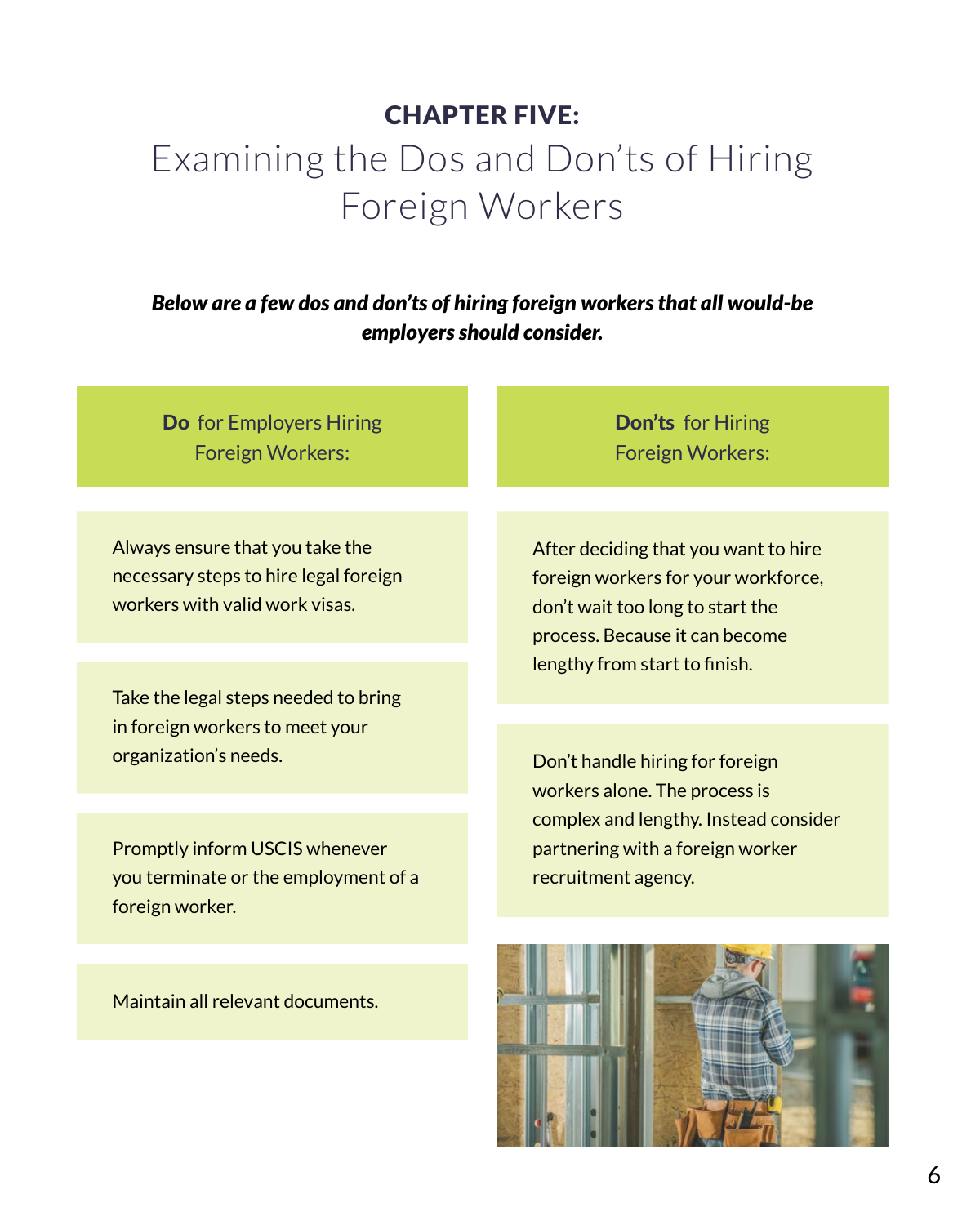### CHAPTER SIX: Hiring a Short-Term Foreign Worker

Employers often have to tap into the pool of foreign labor to meet their workforce needs if there is a shortage of U.S. workers. Depending on the circumstances, U.S. immigration law lets an employer file a Form I-129 with the USCIS for a prospective foreign worker. Once approved, the foreign worker can apply for admission into the country to temporarily work.

In some situations, an employer might also have to file a Labor Condition Application or Application for Temporary Employment Certification with the Department of Labor (DOL).

Sometimes the employer is in dire need of

laborers and simply cannot wait an extended time for approval. They can request expedited adjudication of their Form I-129 by also filing a Form I-907 (Request for Premium Process Service) and pay an additional fee to obtain speedy processing.

Employers must notify USCIS if they fire, layoff or terminate the foreign visa holder.

Immigration law requires an employer to pay the reasonable return transportation costs for an employee on an H-2B visa if the employer should dismiss the worker before the expiration date on their visa.

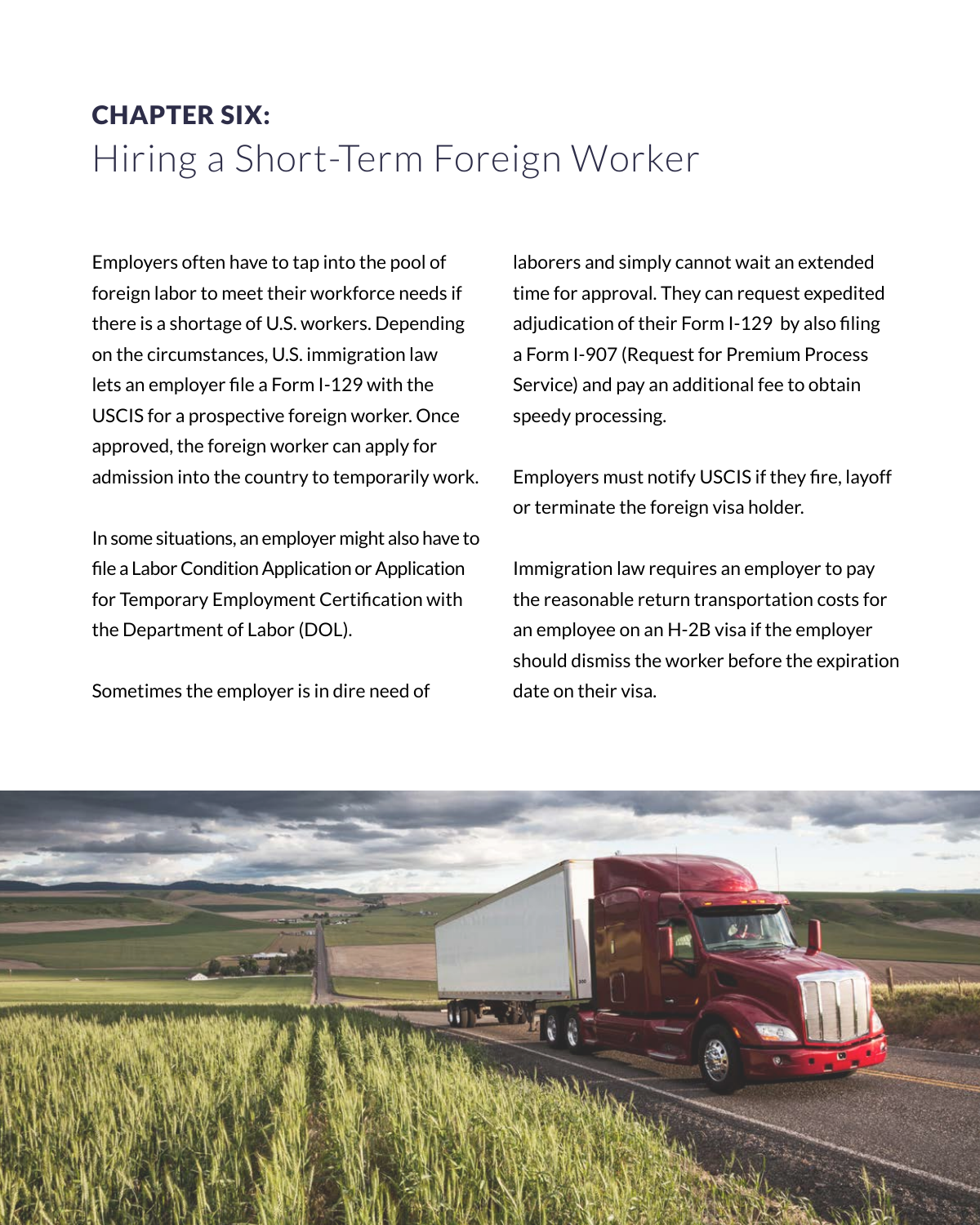### CHAPTER SEVEN: FAQs About the TN, H-2B and H-2A Visas

Below are a few of the most common frequently asked questions about the TN, H-2B and H-2A visa:

**• FWhy Would a TN Visa be Denied?** Denial of a TN visa may occur at the border if the credentials of the visa application do not match the job requirements. Also, a visa applicant's past activities during prior visits may reflect poorly on the individual and cause a CBP official to deny the visa. Actions such as violating prior visa terms, remaining past the visa's time limits, or working without authorization can all cause a denial.

#### • How Many Times Can a TN Visa be Renewed?

You can renew the TN visa without limit. In order to renew the visa, start the process at least six months before the expiration date.

• Do H-2A visa workers' pay taxes? Yes, H-2A visa workers' pay U.S. federal income tax.

#### • Can an H-2B Visa Holder Obtain a

#### Green Card?

No. The H-2B visa is classified as a nonimmigrant visa. There is no path toward permanent residency for an H-2B visa holder.

#### Can an H-2B Visa Holder Change Employers?

No, an H-2B visa holder cannot change employers. In fact, they can only remain in the U.S. if they continue working for their employer.

#### • What Happens if a TN Visa Holder Loses their Position?

A TN professional may remain up to 60 days after voluntary or involuntary termination (or until the end of the visa time span if shorter).

#### **• Can a TN Visa Holder Obtain a Green** Card?

Yes, a TN visa holder can obtain permanent resident status.

• How long is the H-2A visa valid? An H-2A worker can stay employed with a qualifying employer for up to one year. The visa holder can request additional time by filling out an extension request. The maximum length of stay with extensions is three years.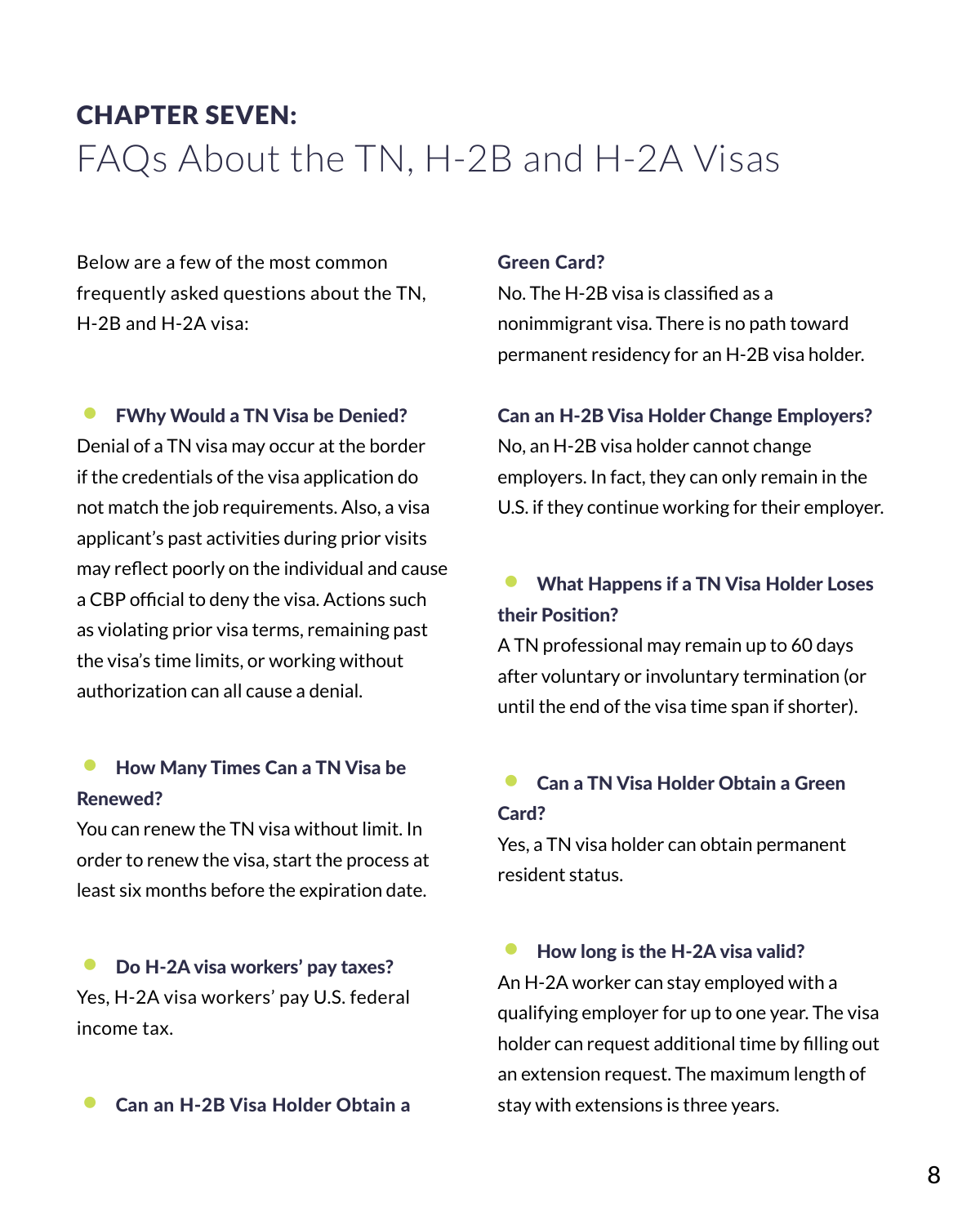### CHAPTER EIGHT: Why You Should Partner with AW Labor Solutions.

The entire process of hiring a foreign employee can quickly become a nightmare if an employer does not properly follow procedure. They could end up missing the opportunity to meet their seasonal or temporary labor needs if they do not conduct each of the steps accordingly.

Partnering with AW Labor Solutions streamlines the process from start to finish. We focus on immigration laws that concern

employers. Our focus is always on problemsolving by finding actionable solutions to help you with all of your hiring needs.

Our skilled team if immigraiton specialists will help you determine the correct visa category that fits your needs. We will take care of the tedious and time-consuming application process to free you to carry out more important work.

#### *Additional services provided by AW Labor Solutions includes:*

- **•** Finding workers to meet your needs.
- Hiring qualified workers
- Assisting with any audits required by DOL
- Assistance with multiple visa applications
- Teach employers about the H-2a and H-2b visa programs
- Help reduce audit vulnerability

Our team helps with the entire hiring process from start to finish and we are here to answer any questions you may have about all of the necessary steps.